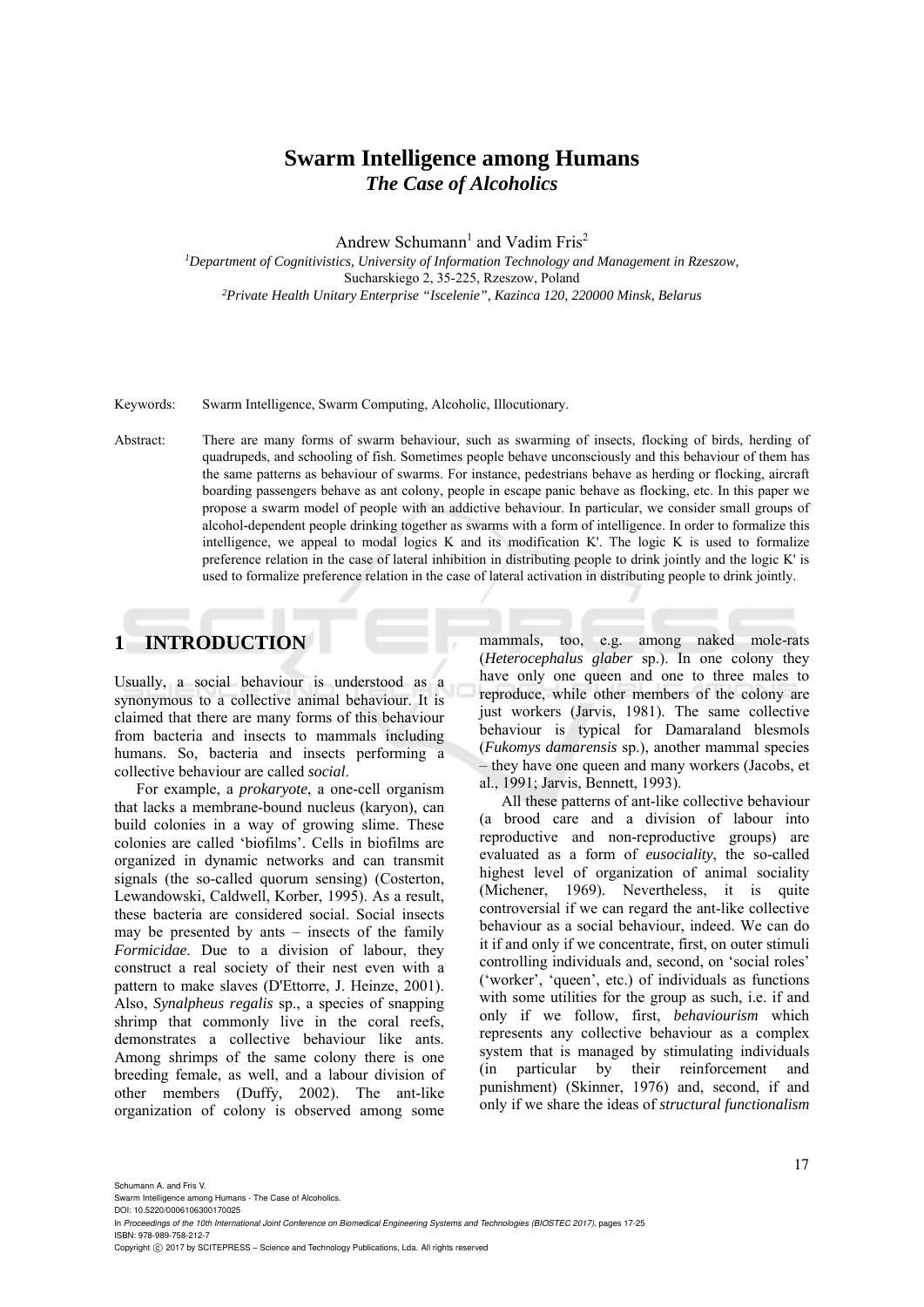which considers the whole society as a system of functions ('roles') of its constituent elements (Parsons, 1975). In case we accept both behaviourism and structural functionalism, we can state that a collective animal behaviour has the same basic patterns from 'social' bacteria and 'social' insects to humans whose sociality is evident for ourselves.

However, there are different approaches to sociality. One of the approaches, alternative to behaviourism and structural functionalism, is represented by *symbolic interactionism*. In this approach, a collective behaviour is social if in the process of interaction it involves a thought with a symbolic meaning that arises out of the interaction of agents (Beni, Wang, 1969). In other words, social behaviour is impossible without material culture, e.g. without using some tools which always have symbolic meanings. Obviously, in this sense the collective behaviour of ants cannot be regarded as social. There are no tools and no symbolic meanings for the ants.

But not only humans perform social behaviour in the meaning of symbolic interactionism. It is known that wild bottlenose dolphins (*Tursiops* sp.) "apparently use marine sponges as foraging tools" (Krützen, Mann, Heithaus, Connor, Bejder, Sherwin, 2005) and this behaviour of them cannot be explained genetically or ecologically. This means that "sponging" is an example of an existing material culture in a marine mammal species and this culture is transmitted, presumably by mothers teaching the skills to their sons and daughters (Krützen, Mann, Heithaus, Connor, Bejder, Sherwin, 2005).

Also, chimpanzees involve tools in their behaviours: large and small sticks as well as large and small stones. In (Whiten, Goodall, McGrew, Nishida, Reynolds, Sugiyama, Tutin, Wrangham, Boesch, 1999), the authors discover 39 different behaviour patterns of chimpanzees, including tool usage, grooming and courtship behaviours. It is a very interesting fact that some patterns of chimpanzees are habitual in some communities but are absent in others because of different traditions of chimpanzee material cultures (Whiten, Goodall, McGrew, Nishida, Reynolds, Sugiyama, Tutin, Wrangham, Boesch, 1999). Hence, we see that the collective behaviour of chimpanzees can be evaluated as social, as well.

So, within symbolic interactionism we cannot consider any complex collective behaviour, like the ant nest, as a social behaviour. The rest of complex behaviours can be called a *swarm behaviour*. Its

examples are as follows: swarming of insects, flocking of birds, herding of quadrupeds, schooling of fish. In swarms, animals behave collectively, e.g. in schools or flocks each animal moves in the same direction as its neighbour, it remains close to its neighbours, it avoids collisions with its neighbours (Viscido, Parrish, Grunbaum, 2004).

A group of people, such as pedestrians, can also exhibit a swarm behaviour like a flocking or schooling: humans prefer to avoid a person conditionally designated by them as a possible predator and if a substantial part of the group (not less than 5%) changes the direction, then the rest follows the new direction (Helbing, Keltsch, Molnar, 1997). An ant-based algorithm can explain aircraft boarding behaviour (John, Schadschneider, Chowdhury, Nishinari, 2008). Under the conditions of escape panic the majority of people perform a swarm behaviour, too (Helbing, Farkas, Vicsek, 2000). The point is that a risk of predation is the main feature of swarming at all (Abrahams, Colgan, 1985; Olson, Hintze, Dyer, Knoester, Adami, 2013) and under these risk conditions (like a terrorist act) symbolic meanings for possible human interactions are promptly reduced. As a consequence, the social behaviour transforms into a swarm behaviour.

Thus, *we distinguish the swarm behaviour from the social one*. The first is fulfilled without symbolic interactions, but it is complex, as well, and has an appearance from a collective decision making. In this paper, we will show that an addictive behaviour of humans can be considered a kind of swarm behaviour, also. The risk of predation is a main reason of reducing symbolic interactions in human collective behaviours, but there are possible other reasons like addiction. An addiction increases roles of addictive stimuli (e.g., alcohol, morphine, cocaine, sexual intercourse, gambling, etc.) by their reinforcing and intrinsically rewarding.

It is known that any swarm can be controlled by replacing stimuli: attractants and repellents (Adamatzky, Erokhin, Grube, Schubert, Schumann, 2012), therefore we can design logic circuits based on topology of stimuli (Schumann, 2016). For swarms there are no symbolic meanings and the behaviour is completely determined by outer stimuli. In this paper, we will consider how the alcohol dependence syndrome impacts on the human behaviour.

We claim that alcohol-dependent humans embody a version of swarm intelligence (Beni, Wang, 1969; Schumann, 2016; Schumann, Woleński, 2016) to optimize the alcohol-drinking behaviour. Our research is based on statistic data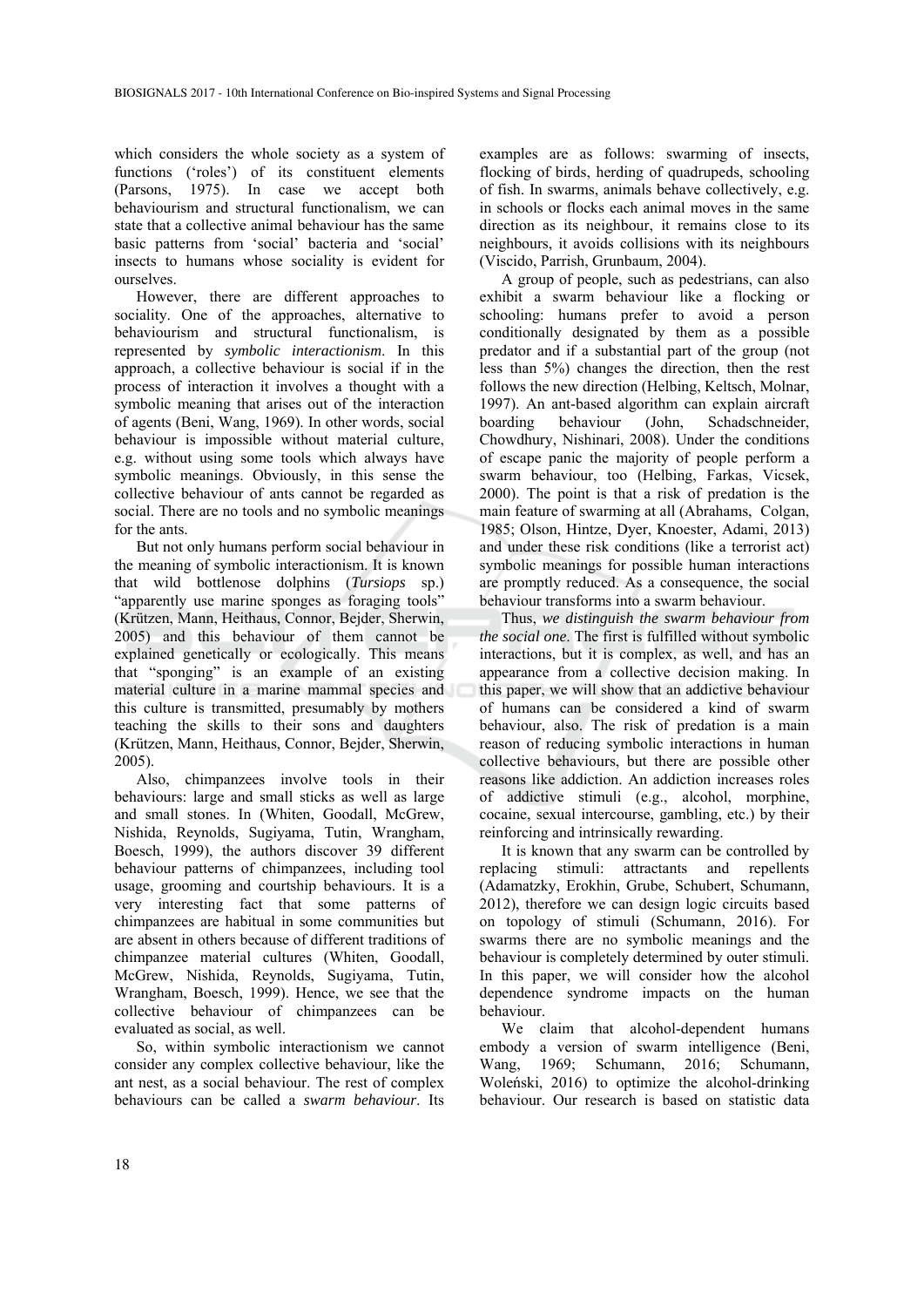which we have collected due to the questionnaire of 107 people who sought help for their alcohol dependence at the Private Health Unitary Enterprise "Iscelenie," Minsk, Belarus.

In Section II we consider some basic features of collective behaviour of alcohol-addicted people. In Section III we formalize preference relations for their swarm intelligence.

# **2 BASIC FEATURES OF SWARM INTELLIGENCE OF ALCOHOL-DEPENDENT PEOPLE**

According to our survey, all the respondents have affirmed that they prefer to drink in small groups from 3 to 7 people, but the same respondents can join different small groups in due course. The number of stable friends to drink commonly is from 2 to 5. The alcohol-addicted people distinguish their groups from relatives or colleagues and 63% of the respondents think that their family and job hinder them to drink safely.

Thus, these small groups from 3 to 7 people can be regarded as human swarms which help their members to drink safely and to logistically optimize the task to drink. 85% of the respondents have responded that members of the group can pay for drinks if the respondent does not have money and 91% of the respondents have claimed that they can buy alcohol for somebody from the group who does not have money. So, we deal with a form of solidarity in helping to drink.

35% of the respondents drink in groups consisting only of men and 65% drink in mixedgender groups. In the meanwhile, a sex/gender behaviour is mainly reduced in these groups.

In the case of involving new members into groups the main reasons are as follows: they are neighbours or colleagues and they can treat/pay. Entering new groups is possible if a friend/acquainted has invited to join them because it is more safe and interesting for the respondent to join the new group. Without an invitation it is impossible to enter the group.

Groups are very friendly and the only reason to expel somebody from the group is that (s)he quarrels (in particular, (s)he does not want to pay). 32% of respondents have noticed that it would be better to expel one member in their groups.

Only 28% of respondents have stated that in their groups there are leaders. They are men or women more than 40 years old. The leadership consists in a support of the group to drink together.

We have discovered that alcoholics form a *network consisting of several small groups*. And the task of optimizing common drinks is solved not by a small group, but by the whole network, i.e. by several groups whose members are interconnected. The point is that each small group of alcoholics appears and disappears under different conditions, but the network, these alcoholics belong to, is almost the same. We have studied that small groups of alcohol-addicted people are not stable and, by exchanging their members, *they can fuse or split in the optimization of drinking*. The same behavioural patterns are observed in the slime mould (Schumann, 2015, 2016): fusing and splitting in front of attractants to optimize their occupation. Outer stimuli (attractants) for the slime mould are pieces of nutrients scattered before this organism. *Attractants for alcoholics are represented by places where they can drink in small groups safely*: flat or outside. 38% of the respondents prefer to drink at the same place and 62% at different places. The arguments in choosing the places are as follows: the short distance from the home, low price, quality of drinks.

To sum up, the alcohol-dependent people realizes a version of swarm intelligence to optimize drinking in the way of fusing or splitting the groups under different conditions. In case the groups are rather splitting, we face a *lateral activation effect*; and in case the groups are fusing, we deal with a *lateral inhibition effect* of alcoholic networks.

Small groups of alcoholics are considered by us as kind of *human swarms*. These swarms build a network and within the same network alcoholics can freely move from one swarm to another. As a consequence, the swarms fuse or split.

# **3 PREFERENCE RELATIONS FOR SWARM INTELLIGENCE OF ALCOHOL-DEPENDENT PEOPLE**

So, the alcohol-addicted people prefer to drink in small groups from 3 to 7 persons. These groups are said to be *agents* of swarm intelligence (that is really intelligence, because an appropriate network of alcoholics solves always optimization tasks to drink effectively). Each agent is virtual, namely with an unconscious collective decision-making mechanism that is decentralized and distributed among all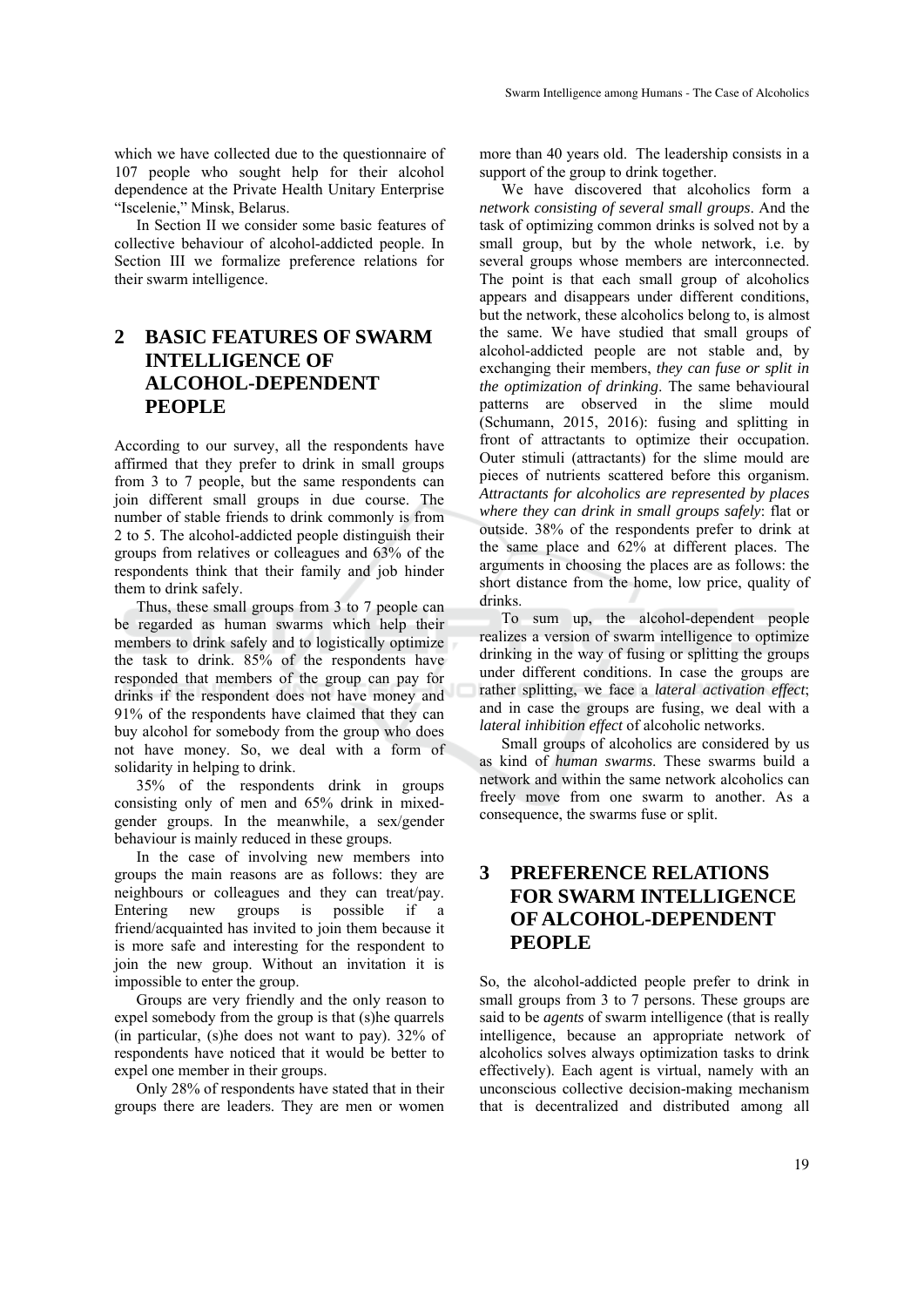members of the group. The same situation of distribution of intelligence is observed in any swarm. The agents are denoted by small letters *i*, *j,*… As well as all swarms, these agents can fuse and split to optimize a group occupation of attractants. Usually, there are many agents who communicate among themselves by exchanging people (their members), e.g., someone can be a member of agent *i* today and later became a member of agent *j*.

The places where agents *i*, *j,*… (appropriate small groups of alcohol-dependent humans) can drink safely are called *attractants* for swarm intelligence. The attractants are denoted by *S*, *P*, ...

There are two different ways in occupying attractants by swarm agents: (i) with high concentration of people (lateral inhibition effect) at places of meeting and (ii) with low concentration of people (lateral activation effect) at places of meeting (Jones, 2015; Schumann, 2016). In the first case much less attractants are occupied. In the second case much more attractants are occupied. For instance, in snow winter there are less attractants (places to drink jointly and safely) and this causes a lateral inhibition effect in alcoholic swarming. In sunny summer there are more attractants (places to drink in a group) and this implies a lateral activation effect in alcoholic networking.

Lateral inhibition and lateral activation can be detected in any forms of swarm networking. For example, this mechanism is observed also in the true slime mould (plasmodium) of *Physarum polycephalum*. The plasmodium has the two distinct stages in responding to signals: (i) the sensory stage (perceiving signals) and (ii) the motor stage (action as responding). The effect of lateral activation in the plasmodium is to decrease contrast between attractants at the sensory stage and to split protoplasmic tubes towards two or more attractants at the motor stage (Fig. 1A). The effect of lateral inhibition is to increase contrast between attractants at the sensory stage and to fuse protoplasmic tubes towards one attractant at the motor stage (Fig. 1B).

In human groups there are (i) the one sensory stage consisting in perceiving signals (as well as for the plasmodium) and the following two motor stages consisting in actions as responding: (ii) illocutionary stage and (iii) perlucotionary stage.

For the first time the well-known  $20<sup>th</sup>$ -century philosopher John L. Austin has investigated speech acts as a way of coordination for human behaviour by a verbal communication as well as by a nonverbal communication (e.g. by gestures or mimics). His main philosophical claim that was accepted then by almost all later language philosophers has based on the idea that we coordinate our joint behaviour by



Figure 1: The two plasmodia propagate protoplasmic tubes towards three attractants denoted by black circles: A. *Lateral activation*. The splitting of protoplasmic tubes of each plasmodium. B. *Lateral inhibition* The fusion of two plasmodia by the fusion of their protoplasmic tubes.

*illocutionary acts* – some utterances which express our intentions and expectations to produce joint symbolic meanings for symbolic interactions: "I hereby declare," "I sentence you to ten years' imprisonment", "I promise to pay you back," "I pray to God", etc. These utterances can produce an effect on the hearer that is called a *perlocutionary act*. Hence, according to Austin, in order to commit a group behaviour, the humans should start with illocutionary acts (uttering illocutions) to coordinate their common symbolic meanings. As a result, their group behaviour appears as a kind of perlocutionary act grounded on previous illocutionary utterances.

Thus, the motor stage for the plasmodium is just a direct behaviour, while the motor stage for the humans starts from illocutionary acts to produce symbolic meanings for performing an interaction and then this stage is continued in perlocutionary acts (a direct coordinated behaviour of a human group).

Attractants *S*, *P*, ... are detected by alcoholics at the sensory stage. Then alcoholics perform illocutionary acts to share preference relations on detected attractants. Later they commit perlocutionary acts to occupy some detected attractants. A data point *S* is considered empty if and only if an appropriate attractant (the place denoted by *S* to drink within a group) is not occupied by the group of alcohol-dependent people. Let us define syllogistic strings of the form *SP* with the following interpretation: '*S* and *P* are comparable positively', and with the following meaning: *SP* is true if and only if *S* and *P* are reachable for each other by members of the group *i* and both *S* and *P* are not empty, otherwise *SP* is false. Let **S** be a set of all true syllogistic strings.

Now we can construct an *illocutionary logic of alcohol-dependent people*. In this logic we deal with preference relations about detected attractants from **S**.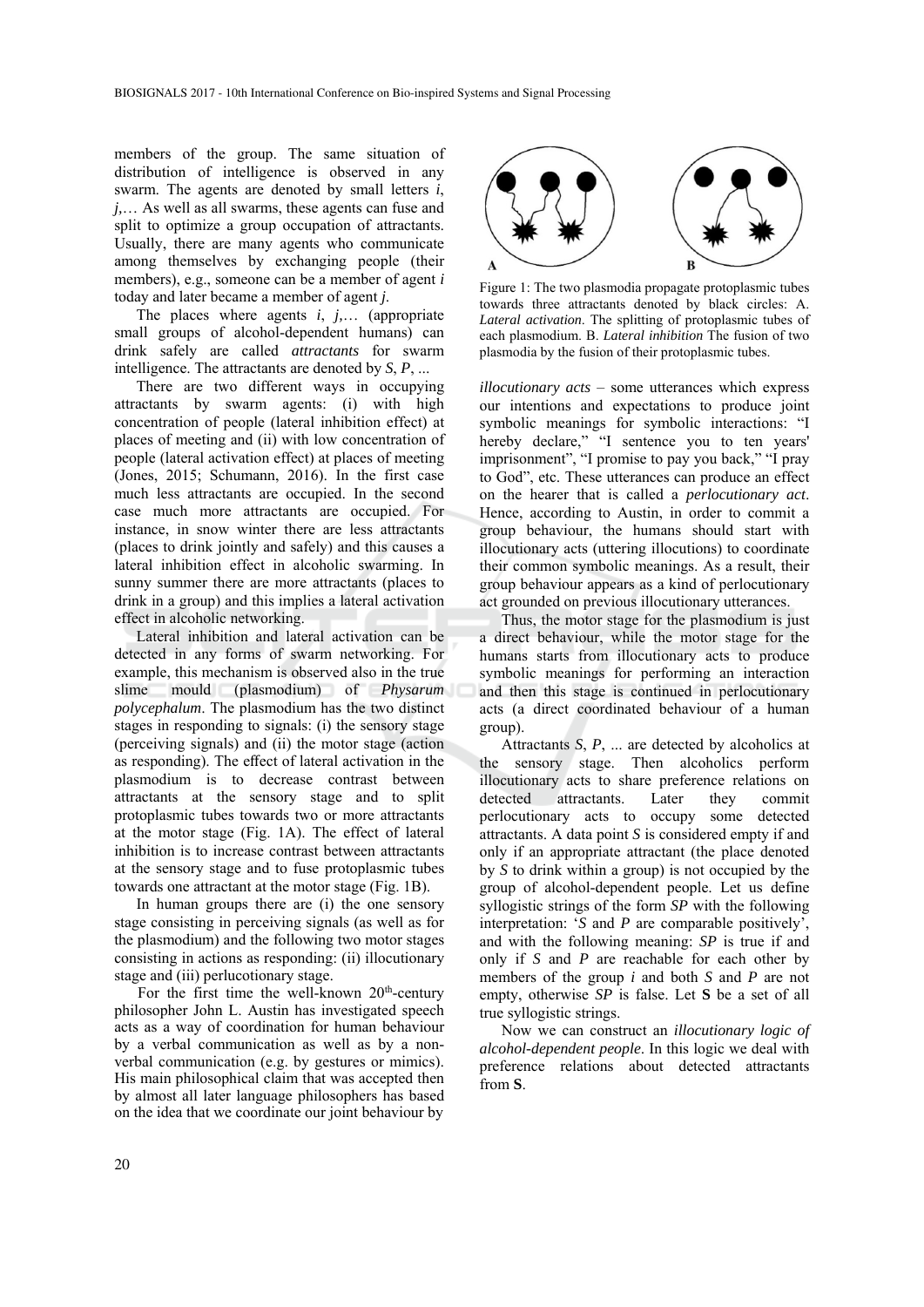### **3.1 Agents in Case of Lateral Inhibition**

Let us construct an extension of modal logic **K**, please see (Bull, Segerberg, 1984) about **K**, for preference relations of agents in case of lateral inhibition. Let '*A*' and '*B*' be metavariables ranging over syllogistic letters *S*, *P*, ... or over standard propositional compositions of syllogistic letters by means of conjunctions, disjunction, implication, negation. Let us introduce two modalities  $\bullet$  and  $\circ$ with the following meaning:

$$
\bullet A \Rightarrow \circ A,
$$

i.e.,  $\bullet$  *A* is modally stronger and  $\circ$  *A* is modally weaker, e.g.,  $\bullet$  *A* means 'I like *A*' (or 'I desire *A*') and  $\circ$  *A* means 'maybe *A*' (or 'it can be *A*'). So, the performative verb of  $\bullet$  is stronger and the performative verb of  $\circ$  is weaker with the same type of performativity (modality) to prefer *A* (Schumann, Woleński, 2016).

In our logic **K** for preference relations we have also only two axioms as in the standard **K** (the inference rules are the same also):

*Necessitation Rule*:

If *A* is a theorem of **K**, then so is  $\bullet$  *A*.

*Distribution Axiom*:

$$
\bullet (A \Rightarrow B) \Rightarrow (\bullet A \Rightarrow \bullet B).
$$

The operator  $\circ$  can be defined from  $\bullet$  as follows:

$$
\circ A ::= \neg \bullet \neg A,
$$

where  $\bullet$  are any performative verbs for expressing a preference relation with a strong modality: 'like', 'want', 'desire', etc.

Now let us add countable many new one-place sentential connectives  $\bullet k_i$  to the language of **K**:

if *A* is a formula, then  $\bullet k_i$  is a formula, too.

These  $\bullet k_i$  are read as follows: "the *k*-th" utterance of preference relation uttered by agent *i* to fulfil an illocutionary act". The weaker modality  $\circ k_i$ is defined thus:

$$
\circ k_i A ::= \neg \bullet k_i \neg A.
$$

We assume that  $\bullet k_i$  and  $\circ k_i$  satisfy the necessity rule and distribution axiom as well.

Let us denote the new extension by **Ki**.

Now let us define in **Ki** the four basic preference relations as atomic syllogistic propositions: *ki*(all *S* are *P*), *ki*(some *S* are *P*), *ki*(no *S* are *P*), *ki*(some *S* are not *P*). They are defined as follows.

$$
k_i(\text{all } S \text{ are } P) ::= \bullet k_i (S \Rightarrow P) \tag{1}
$$

The atomic proposition *ki*(all *S* are *P*) means: "for agent *i*, alternative *P* is at least as good as alternative *S* by the *k*-th utterance". *In the model of alcoholaddicted swarms* it means: "for the grouping of alcohol-dependent people *i*, alternative *P* is at least as good as alternative *S* at the *k*-th utterance".

Let us define a model **M**.

*Semantic meaning* of *ki*(all *S* are *P*):

 $\mathbf{M}$  =  $k_i$ (all *S* are *P*) ::= at the utterance *k* uttered by *i*, there exists a data point  $A \in \mathbf{M}$  such that  $AS \in \mathbf{M}$ **S** and for any  $A \in M$ , if  $AS \in S$ , then  $AP \in S$ .

*Semantic meaning of ki*(all *S* are *P*) *in alcoholaddicted swarms*: there is a group of alcoholics *i* at a place *A* such that places *A* and *S* are connected by exchanging of some members of *i* and for any place *A*, if *A* and *S* are connected by exchanging of some members of *i*, then *A* and *P* are connected by exchanging of some members of *i*.

$$
k_i(\text{some } S \text{ are } P) ::= \circ k_i (S \wedge P) \tag{2}
$$

The atomic proposition *ki*(some *S* are *P*) means: "for agent *i*, alternative *P* is not at least as bad as alternative *S* by the *k*-th utterance". *In the model of alcohol-addicted swarms* it means: "for the grouping of alcohol-dependent people *i*, alternative *P* is not at least as bad as alternative *S* at the *k*-th utterance".

*Semantic meaning* of *ki*(some *S* are *P*):

 $\mathbf{M}$  =  $k_i$ (some *S* are *P*) ::= at the utterance *k* uttered by *i*, there exists a data point  $A \in M$  such that both  $AS \in \mathbf{S}$  and  $AP \in \mathbf{S}$ .

*Semantic meaning of ki*(some *S* are *P*) *in alcoholaddicted swarms*: there exists a group of alcoholics *i* at *A* such that *A* and *S* are connected by exchanging of some members of *i* and *A* and *P* are connected by exchanging of some members of *i*.

$$
k_i(\text{no } S \text{ are } P) ::= \bullet k_i (S \Rightarrow \neg P) \tag{3}
$$

The atomic proposition *ki*(no *S* are *P*) means: "for agent *i*, alternative *P* is at least as bad as alternative *S* by the *k*-th utterance". *In the model of alcohol-addicted swarms*: "for the grouping of alcohol-dependent people *i*, alternative *P* is at least as bad as alternative *S* by the *k*-th utterance".

*Semantic meaning* of *ki*(no *S* are *P*):

 $\mathbf{M} \models k_i$ (no *S* are *P*) ::= at the utterance *k* uttered by *i*, for all data points  $A \in M$ ,  $AS$  is false or  $AP$  is false.

*Semantic meaning of ki*(no *S* are *P*) *in alcoholaddicted swarms*: for all groups of alcoholics *i* at places *A*, *A* and *S* are not connected by exchanging of some members of *i* or *A* and *P* are not connected by exchanging of some members of *i*.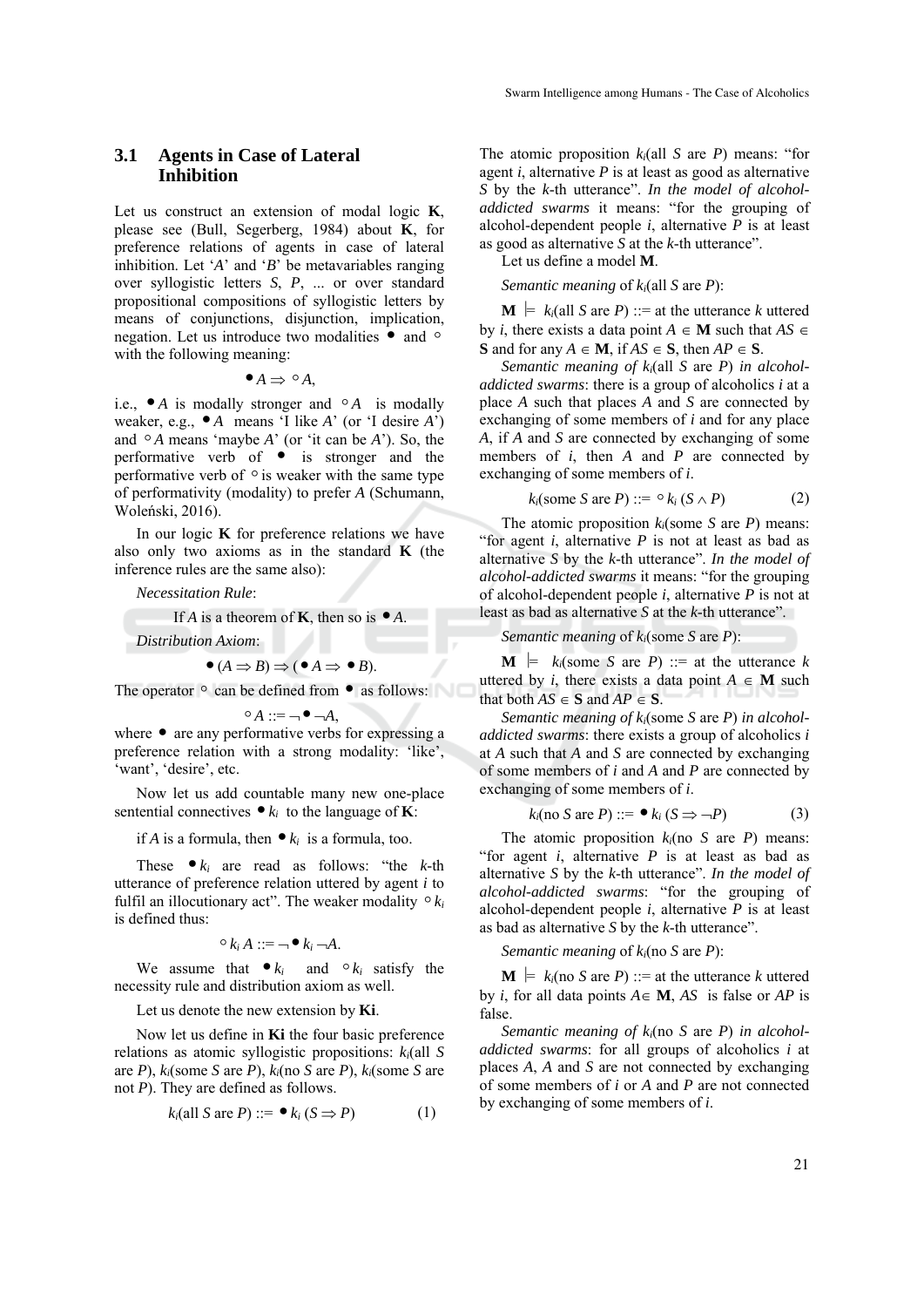$$
k_i(\text{some } S \text{ are not } P) ::= \circ k_i (S \land \neg P) \tag{4}
$$

The atomic proposition *ki*(some *S* are not *P*) means: "for agent *i*, alternative *P* is not at least as good as alternative *S* by the *k*-th utterance". *In the alcohol-addicted swarms*: "for the grouping of alcoholics *i*, alternative *P* is not at least as good as alternative *S* by the *k*-th utterance".

*Semantic meaning* of *ki*(some *S* are not *P*):

 $\mathbf{M} \models k_i$ (some *S* are not *P*) ::= at the utterance *k* uttered by *i*, for any data points  $A \in M$ , AS is false or there exists  $A \in M$  such that  $AS \in S$  and  $AP$  is false.

*Semantic meaning of ki*(some *S* are not *P*) *in alcohol-addicted swarms*: for all groups of alcoholics *i* at places *A*, *A* and *S* are not connected by exchanging of some members of *i* or there exists place *A* such that *A* and *S* are connected by exchanging of some members of *i* and *A* and *P* are not connected by exchanging of some members of *i*.

We can distinguish different swarms according to the acceptance of stronger or weaker modality:

*Weak Agent*:

agent *i* prefers  $\circ k_i A$  instead of  $\bullet k_i A$ 

iff  $\bullet$   $k_i$   $A \Rightarrow \circ k_i$   $A$ .

*Strong Agent*:

agent *i* prefers  $\bullet$   $k_i$  *A* instead of  $\circ$   $k_i$  *A* iff  $\bullet$   $k_i$   $A \Rightarrow \circ k_i$   $A$ .

An example of the weak agent: (s)he prefers not to like not-*A* instead of that to like *A*. An example of the strong agent: (s)he prefers to desire *A* instead of that to accept *A*.

Hence, in logic **Ki** we have the four kinds of atomic syllogistic propositions: *ki*(all *S* are *P*),  $k_i$ (some *S* are *P*),  $k_i$ (no *S* are *P*),  $k_i$ (some *S* are not *P*) for different *k*, *i*, *S*, and *P*. All other propositions of **Ki** are derivable by Boolean combinations of atomic propositions. Models for these combinations are defined conventionally:

 $\mathbf{M}$  =  $\neg A$  iff *A* is false in **M**;

$$
\mathbf{M} \models A \vee B \text{ iff } \mathbf{M} \models A \text{ or } \mathbf{M} \models B;
$$

$$
\mathbf{M} \models A \land B \text{ iff } \mathbf{M} \models A \text{ and } \mathbf{M} \models B;
$$

 $\mathbf{M} \models A \Rightarrow B$  iff if  $\mathbf{M} \models A$ , then  $\mathbf{M} \models B$ .

*Proposition 1.* Logic **Ki** is a conservative extension of **K**.

*Proposition 2.* In **Ki**, the conventional square of opposition holds, i.e. there are the following tautologies:

 $k_i$ (all *S* are *P*)  $\Rightarrow$   $k_i$ (some *S* are *P*);

 $k_i$ (no *S* are *P*)  $\Rightarrow$   $k_i$ (some *S* are not *P*);

 $\neg (k_i$ (all *S* are *P*)  $\land$   $k_i$ (no *S* are *P*));

 $k_i$ (some *S* are *P*)  $\vee$   $k_i$ (some *S* are not *P*);

 $k_i$ (all *S* are *P*)  $\vee$   $k_i$ (some *S* are not *P*);

 $\neg (k_i$ (all *S* are *P*)  $\land$   $k_i$ (some *S* are not *P*));

 $k_i$ (no *S* are *P*)  $\vee$   $k_i$ (some *S* are *P*);

 $\neg (k_i$ (no *S* are *P*)  $\land$   $k_i$ (some *S* are *P*)).

*Proof.* It follows from  $(1) - (4)$ .

The fusion of two swarms *i* and *j* for universal affirmative syllogistic propositions is defined in **Ki** in the way:

$$
k_i
$$
 (all  $S_1$  are  $P$ );  $m_j$  (all  $S_2$  are  $P$ )  
 $(k \cup m)_{i \cup j}$  (all  $(S_1 \vee S_2)$  are  $P$ )

The splitting of one swarm  $i \cup j$  is defined in **Ki** thus:

$$
(k \cup m)_{i \cup j}
$$
 (all *S* are  $(P_1 \wedge P_2)$ )

 $k_i$  (all *S* are  $P_1$ );  $m_j$  (all *S* are  $P_2$ )

Hence, the illocutionary logic **Ki** describes the preference relations of alcoholics towards attractants under the conditions of lateral inhibition.

#### **3.2 Agents in Case of Lateral Activation**  ICATIONS

When the concentration of attractants (different places of grouping for common drinks) is high, the logic **K** for preference relations is unacceptable. Instead of **K** we will use its modification **K'** (with the same inference rules) (Schumann, 2013; Schumann, Woleński, 2016):

*Necessitation Rule*: If *A* is a theorem of **K'**, then so is  $\bullet$  *A*.

*Distribution Weak Axiom*:

$$
\bullet (A \wedge B) \Longrightarrow (\bullet A \wedge \bullet B).
$$

Now let us construct **K'i** by adding countable oneplace sentential connectives  $\bullet k_i$  and  $\circ k_i$  to the language of **K'** and then define the four basic preference relations *ki*(all *S* are *P*)', *ki*(some *S* are *P*)',  $k_i$ (no *S* are *P*)',  $k_i$ (some *S* are not *P*)' in the following manner:

$$
\bullet k_i(S, P)':=\bullet k_i(S \wedge P) \tag{5}
$$

The atomic proposition  $\bullet k_i(S, P)$ ' means (Schumann, Woleński, 2016): "for agent *i*, alternative *P* is at least as good as alternative *S* by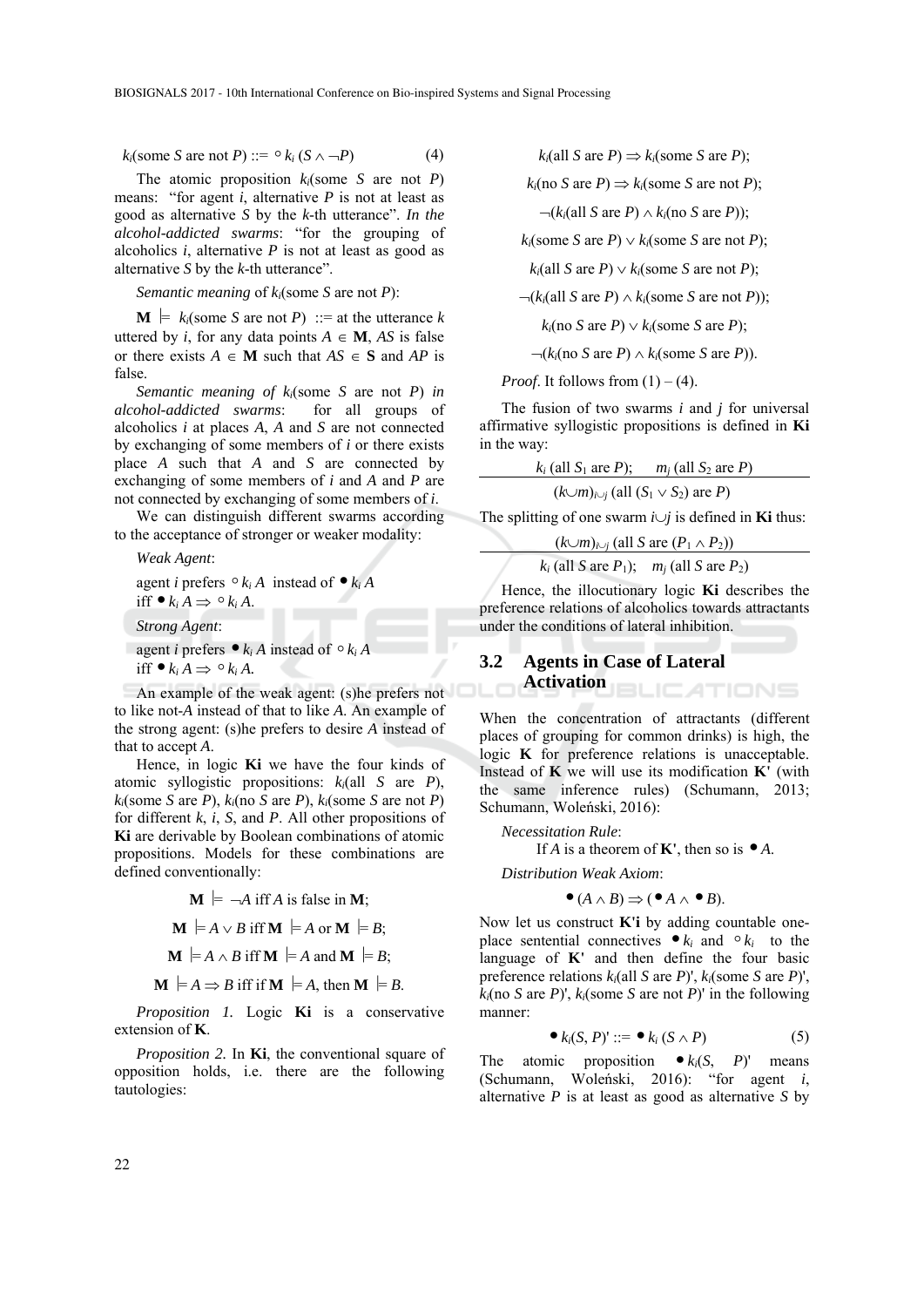the *k*-th utterance". *In the model of alcohol-addicted swarms*: "for the group of alcoholics *i*, alternative *P* is at least as good as alternative *S* by the *k*-th utterance".

Let us define a model **M'**.

*Semantic meaning* of  $\bullet$   $k_i(S, P)'$ :

 $M'$  =  $\bullet$   $k_i(S, P)'$  ::= there exists a data point  $A \in$ **M'** such that  $AS \in S$  and for any  $A \in M'$ ,  $AS \in S$  and  $AP \in S$ .

*Semantic meaning of ki*(*S*, *P*)' *in alcoholaddicted swarms*: there is a string *AS* and for any place *A* which is reachable for *S* and *P* by exchanging of members of *i*, there are strings *AS* and *AP*. This means that we have an occupation of the whole region where the places *S* and *P* are located.

$$
k_i(\text{some } S \text{ are } P)':=\bullet k_i \left(-S \wedge \neg P\right) \tag{6}
$$

The atomic proposition *ki*(some *S* are *P*)' means (Schumann, Woleński, 2016): "for agent *i*, alternative *P* is not at least as bad as alternative *S* by the *k*-th utterance". *In the model of alcohol-addicted swarms*: "for the group of alcoholics *i*, alternative *P* is not at least as bad as alternative *S* by the *k*-th utterance".

*Semantic meaning* of *ki*(some *S* are *P*)':

 $\mathbf{M'}$  =  $k_i$ (some *S* are *P*)' ::= for any data point  $A \in M'$ , both *AS* is false and *AP* is false.

*Semantic meaning of ki*(some *S* are *P*)' *in alcohol-addicted swarms*: for any place *A* which is reachable for *S* and *P* by exchanging of members of *i*, there are no strings *AS* and *AP*. This means that the group of alcoholics cannot reach *S* from *P* or *P* from *S* immediately.

$$
k_i(\text{no } S \text{ are } P)' ::= \circ k_i (S \vee P) \tag{7}
$$

The atomic proposition *ki*(no *S* are *P*)' means (Schumann, Woleński, 2016): "for agent *i*, alternative *P* is at least as bad as alternative *S* by the *k*-th utterance". *In the model of alcohol-addicted swarms*: "for the group of alcoholics *i*, alternative *P* is at least as bad as alternative *S* by the *k*-th utterance".

*Semantic meaning* of *ki*(no *S* are *P*)':

 $\mathbf{M'}$  =  $k_i$ (no *S* are *P*)' ::= there exists a data point  $A \in M'$  such that if *AS* is false, then  $AP \in S$ .

*Semantic meaning of ki*(no *S* are *P*)' *in alcoholaddicted swarms*: there exists a place *A* which is reachable for *S* and *P* by exchanging of members of *i* such that there is a string *AS* or there is a string *AP*. This means that the group of alcoholics *i* occupies *S* or *P*, but not the whole region where the places *S* and *P* are located.

$$
k_i(\text{some } S \text{ are not } P)':=\ {}^{\circ}k_i\left(-S\vee -P\right)\qquad (8)
$$

The atomic proposition *ki*(some *S* are not *P*)' means (Schumann, Woleński, 2016): "for agent *i*, alternative *P* is not at least as good as alternative *S* by the *k*-th utterance". *In the model of alcoholaddicted swarms*: "for the group of alcoholics *i*, alternative *P* is not at least as good as alternative *S* by the *k*-th utterance".

*Semantic meaning* of *ki*(some *S* are not *P*)':

 $M'$  =  $k_i$ (some *S* are not *P*)' ::= for any data point  $A \in M'$ ,  $AS$  is false or there exists a data point  $A \in \mathbf{M'}$  such that *AS* is false or *AP* is false.

*Semantic meaning of ki*(some *S* are not *P*)' *in alcohol-addicted swarms*: for any place *A* which is reachable for *S* and *P* by exchanging of members of *i* there is no string *AS* or there exists a place *A* which is reachable for *S* and *P* by exchanging of members of *i* such that there is no string *AS* or there is no string *AP*. This means that the group of alcoholics *i* does not occupy *S* or there is a place which is not connected to *S* or *P* by exchanging of members of *i*.

Models for the Boolean combinations of atomic proposition of **K'i** are defined thus:

$$
\mathbf{M'} \models \neg A \text{ iff } A \text{ is false in } \mathbf{M'};
$$
  

$$
\mathbf{M'} \models A \lor B \text{ iff } \mathbf{M'} \models A \text{ or } \mathbf{M'} \models B;
$$
  

$$
\mathbf{M'} \models A \land B \text{ iff } \mathbf{M'} \models A \text{ and } \mathbf{M'} \models B;
$$
  

$$
\mathbf{M'} \models A \Rightarrow B \text{ iff } \mathbf{M'} \models A, \text{ then } \mathbf{M'} \models B.
$$

*Proposition 3.* Logic **K'i** is a conservative extension of **K'**.

*Proposition 2.* In **K'i**, the unconventional square of opposition holds, i.e. there are the following tautologies:

 $k_i$ (all *S* are *P*)'  $\Rightarrow$   $k_i$ (no *S* are *P*)';

 $k_i$ (some *S* are *P*)'  $\Rightarrow$   $k_i$ (some *S* are not *P*)';

 $\lnot (k_i$ (all *S* are *P*)'  $\land$   $k_i$ (some *S* are *P*)');

 $k_i$ (no *S* are *P*)'  $\vee$   $k_i$ (some *S* are not *P*)';

 $k_i$ (all *S* are *P*)'  $\vee$   $k_i$ (some *S* are not *P*)';

 $\neg (k_i$ (all *S* are *P*)'  $\land$   $k_i$ (some *S* are not *P*)');

 $k_i$ (no *S* are *P*)'  $\vee$   $k_i$ (some *S* are *P*)';

 $\neg (k_i$ (no *S* are *P*)'  $\land$   $k_i$ (some *S* are *P*)').

*Proof.* It follows from  $(5) - (8)$ .

Now, let us consider pairs  $\bullet k_i$  A and  $\bullet m_i$   $\neg A$ , where different performative verbs  $\bullet k_i$  and  $\bullet m_i$ occur and these verbs belong to different groups of illocutions in expressing a preference relation, i.e., both cannot be simultaneously representatives, directives, declaratives, expressive, or comissives.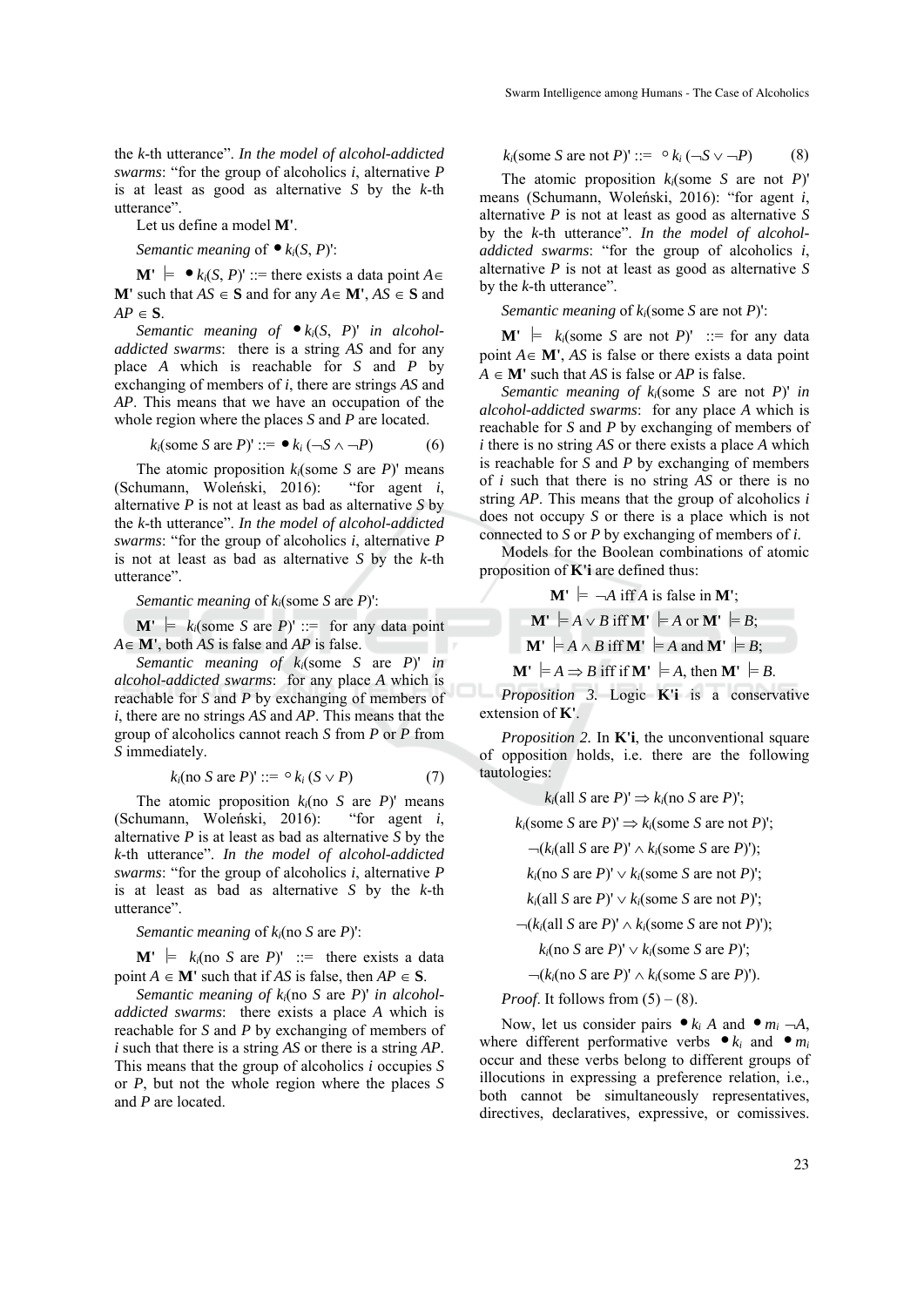For instance, 'believing' and 'knowing' are both representatives and 'ordering' and 'insisting' are both directives. Assume, 'believing' be denoted by  $\bullet$   $k_i$  and 'advising' by  $\bullet$   $m_i$ . Notice that 'assuming' is modally weaker than 'believing', and 'advising' is modally weaker than 'insisting'. So, 'assuming' can be denoted by  $\circ k_i$ , and 'advising' can be denoted by  $\circ$  *m<sub>i</sub>*, such that  $\bullet$  *k<sub>i</sub> A*  $\Rightarrow \circ$  *k<sub>i</sub> A* and  $\bullet$  *m<sub>i</sub> A*  $\Rightarrow \circ$  *m<sub>i</sub> A*. The construction  $\bullet k_i \quad A \Rightarrow \bullet m_i \quad \neg A$ (respectively,  $\circ m_i A \Rightarrow \circ k_i -A$ ) fits the situation that a belief that *A* is ever stronger than some other illocutions (belonging to other illocution groups) related to not-*A*.

Let us distinguish different swarms according to the acceptance of stronger or weaker modality:

*Meditative Agent*:

(i) agent *i* prefers  $\bullet$  *m<sub>i</sub>*  $\neg A$  instead of  $\bullet$  *k<sub>i</sub>* A iff  $\bullet$  *k<sub>i</sub>*  $A \Rightarrow \bullet$  *m<sub>i</sub>*  $\neg A$ ; and (ii) agent *i* prefers  $\circ$  *k<sub>i</sub>*  $\neg A$ instead of  $\circ$  *m<sub>i</sub> A* iff  $\circ$  *m<sub>i</sub>*  $A \Rightarrow \circ k_i \neg A$ .

#### *Active Agent*:

(i) agent *i* prefers  $\bullet k_i$  A instead of  $\bullet m_i$   $\neg A$  iff  $\bullet$  *k<sub>i</sub>*  $A \Rightarrow \bullet$  *m<sub>i</sub>*  $\neg A$ ; (ii) and agent *i* prefers  $\circ' A$ instead of  $\circ k_i - A$  iff  $\circ m_i A \Rightarrow \circ k_i - A$ .

An example of the meditative agent: (s)he prefers to believe that not-*A* instead of that to order that *A*. An example of the active agent: (s)he prefers to insist that *A* instead of that to believe that not-*A*.

The fusion of two swarms *i* and *j* universal affirmative syllogistic propositions is defined in **K'i** as follows:

$$
k_i
$$
 (all  $S_1$  are  $P$ )( $m_j$  (all  $S_2$  are  $P$ )

 $(k\cup m)_{i\cup j}$  (all  $(S_1 \wedge S_2)$  are *P*)

The splitting of one swarm  $i \cup j$  is defined in **K'i**:

 $(k\cup m)_{i\cup j}$  (all *S* are  $(P_1 \wedge P_2)$ )

$$
k_i
$$
 (all *S* are  $P_1$ );  $m_j$  (all *S* are  $P_2$ )

The illocutionary logic **K'i** is to express the preference relations of alcoholics towards attractants under the conditions of lateral activation.

### **4 CONCLUSIONS**

We have shown that a habit of joint drinking of alcohol-addicted people in small groups can be considered a swarm behaviour controlled by outer stimuli (places to drink jointly). These swarms can be managed by localization of places for meeting to drink. Generally, the logic of propagation of groups of alcoholics has the same axioms as the logic of

parasite propagation for *Schistosomatidae* sp. (Schumann, Akimova, 2015) as well as the same axioms as the logic of slime mould expansion (Schumann, 2015, 2016). The difference is that instead of syllogistics for *Schistosomatidae* sp. (Schumann, Akimova, 2015) and for slime mould (Schumann, 2016), where preference relations are simple and express only attractions by food, we involve many performative actions (verbs), which express a desire to drink together, within modal logics **Ki** and **K'i**. The logic **Ki** is used to formalize lateral inhibition in distributing people to drink jointly and the logic **K'i** is used to formalize lateral activation in distributing people to drink jointly.

The main outcome of our research is to show that some forms of human group behaviour are not social in fact. A kind of unsocial group behaviours is designated by us as swarm behaviour. Many forms of human swarming have recently been studied – from crowds of people in escape panic (Helbing, Farkas, Vicsek, 2000) to aircraft boarding (John, Schadschneider, Chowdhury, Nishinari, 2008). However, some stable patterns of interconnected people have never been analyzed as a swarm.

We have proposed to consider a network of coordinated alcoholics as human swarming. The reasons are as follows: (1) their behaviour is controlled by replacing stimuli: attractants (places where they can drink jointly and safely) and repellents (some interruptions which can appear for drinking); this control is executed by the same algorithms as for standard swarms from social bacteria to eusocial mammals; (2) the behaviour of alcoholics is collective and even cooperative, but it is subordinated to the only one uncontrolled intention, namely, how to drink; so, this motivation bears no symbolic meanings in the terms of symbolic interactionism (Blumer, 1969) and, then, it cannot be evaluated as social.

Each alcoholic realizes a group adaptation and belongs to a network of people with the same addiction. This network allows its members to optimize the task to drink. Therefore, it is a substitute of social groups (from family to other institutions) and it is a displacement of standard social behavior.

One of the effective means to recover alcoholism is a back replacement of ways of group optimization how to drink by that how not to drink. It is possible within a network of the so-called Alcoholics Anonymous where alcoholics can help each other to stay sober.